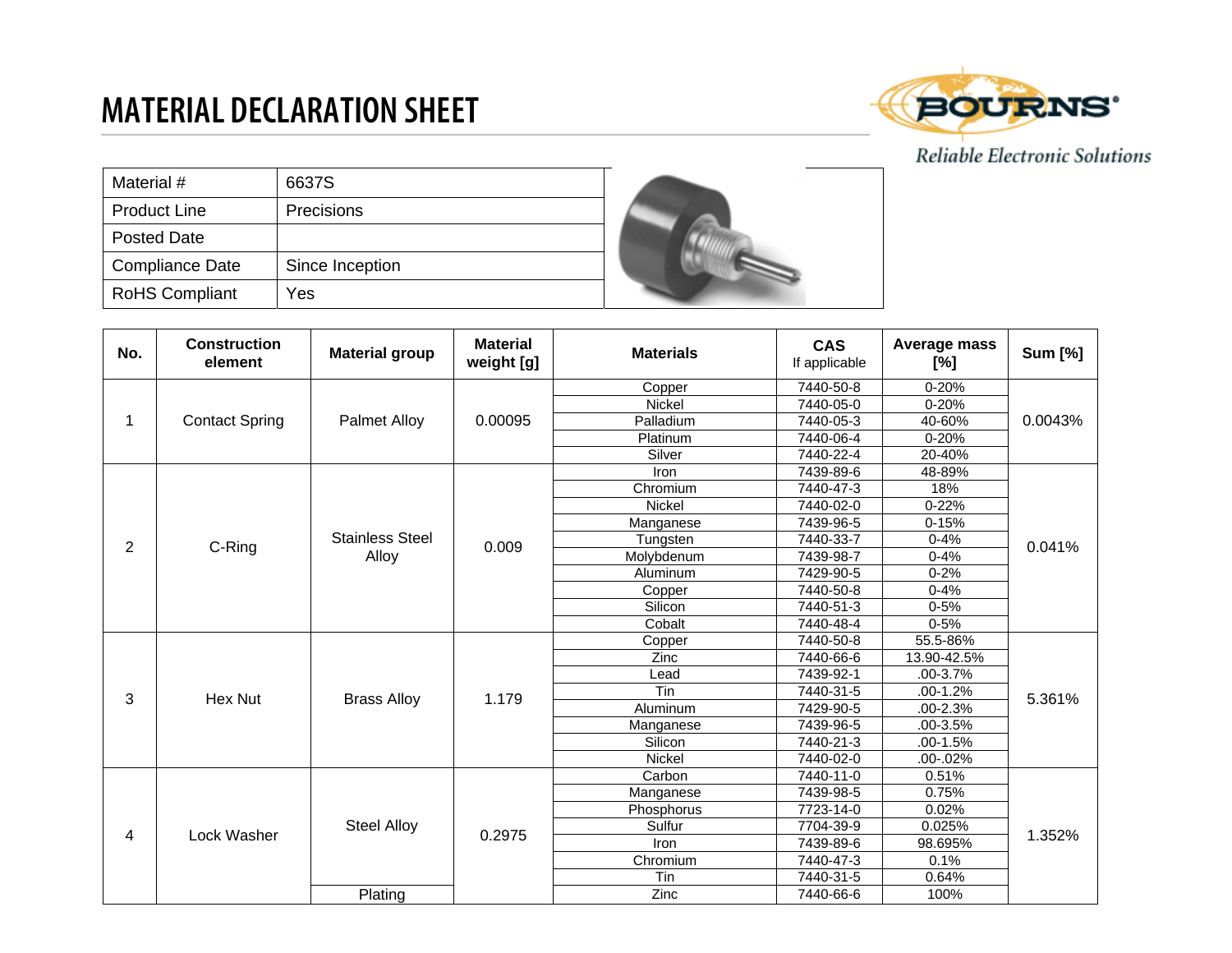

## Reliable Electronic Solutions

|                |                         |                                 |         | Iron                        | 7439-89-6  | 70%        |         |
|----------------|-------------------------|---------------------------------|---------|-----------------------------|------------|------------|---------|
| 5              | Washer                  | <b>Stainless Steel</b>          | 0.00153 | Chromium                    | 7440-47-3  | 18%        | 0.0069% |
|                |                         |                                 |         | Manganese                   | 7439-96-3  | 2%         |         |
|                |                         | Alloy                           |         | <b>Nickel</b>               | 7440-02-0  | 9%         |         |
|                |                         |                                 |         | Silicon                     | 7440-21-3  | 1%         |         |
|                |                         |                                 |         | Iron                        | 7439-89-6  | 70%        |         |
|                |                         |                                 |         | Chromium                    | 7440-47-3  | 18%        |         |
| 6              | Washer                  | <b>Stainless Steel</b><br>Alloy | 0.01    | Manganese                   | 7439-96-3  | 2%         | 0.045%  |
|                |                         |                                 |         | Nickel                      | 7440-02-0  | 9%         |         |
|                |                         |                                 |         | Silicon                     | 7440-21-3  | 1%         |         |
|                |                         |                                 |         | Iron                        | 7439-89-6  | 70%        |         |
|                |                         |                                 |         | Chromium                    | 7440-47-3  | 18%        |         |
| $\overline{7}$ | Washer                  | <b>Stainless Steel</b>          | 0.01    | Manganese                   | 7439-96-3  | 2%         | 0.045%  |
|                |                         | Alloy                           |         | Nickel                      | 7440-02-0  | 9%         |         |
|                |                         |                                 |         | Silicon                     | 7440-21-3  | $1\%$      |         |
|                |                         |                                 |         | Antimony Trioxide           | 1309-64-4  | $5\%$      |         |
|                |                         |                                 |         | Aluminum Hydroxide          | 21645-51-2 | $<$ 20%    |         |
| 8              | Cover                   | <b>Dially Phthalate</b>         | 1.93    | <b>Diallyl Phthalate</b>    | ******     | Remainder  | 0.878%  |
|                |                         |                                 |         | <b>Glass Fiber</b>          | 65997-17-3 | < 50%      |         |
|                |                         | Plating                         |         | Gold                        | 7440-57-5  | >90.00%    | 0.622%  |
|                | Terminal                | <b>Leaded Brass</b>             |         | Copper                      | 7440-50-8  | 55-72%     |         |
| 9              |                         |                                 | 0.137   | Lead                        | 7439-92-1  | $0 - 3.5%$ |         |
|                |                         | Alloy                           |         | Tin                         | 7440-31-5  | $0 - 1%$   |         |
|                |                         |                                 |         | $\overline{Z}$ inc          | 7440-66-6  | 35-45%     |         |
|                |                         |                                 |         | Formaldehyde Polymer with   |            |            |         |
|                | <b>Termination Ink</b>  | Ink                             | 0.0005  | Phenol & Methyl phenol      | 9039-25-2  | < 20%      | 0.0022% |
| 11             |                         |                                 |         | 2-Ethyl Acetate             | 124-17-4   | $<30\%$    |         |
|                |                         |                                 |         | Silver                      | 7440-22-4  | < 50%      |         |
|                |                         |                                 |         | Amorphous Silica            | 7631-86-9  | $<$ 3%     |         |
|                |                         |                                 |         | Carbon                      | 7440-44-0  | 20%        |         |
| 12             | <b>Modified Ink</b>     | Ink                             | 0.003   | Silver                      | 7440-22-4  | <42%       | 0.0136% |
|                |                         |                                 |         | <b>Phenolic Resin</b>       | *********  | <66%       |         |
|                |                         |                                 |         |                             |            |            |         |
|                |                         |                                 |         | Bisphenol A Polyglycidyl    | 25068-38-6 | 27%        |         |
| 13             | <b>Conductive Epoxy</b> | <b>BCC</b>                      | 0.0004  | Ether                       |            |            | 0.0018% |
|                |                         |                                 |         | <b>Butyl Glydicyl Ether</b> | 2426-08-6  | 9%         |         |
|                |                         |                                 |         | Silver                      | 7440-22-4  | 64%        |         |
|                |                         |                                 |         | Amorphous Silica            | 7631-86-9  | 5.3%       |         |
|                | lnk                     | Ink                             | 0.0003  | Carbon                      | 7440-44-0  | 20%        | 0.0014% |
| 14             |                         |                                 |         | Silver                      | 7440-22-4  | $<$ 42%    |         |
|                |                         |                                 |         | <b>Phenolic Resin</b>       | *********  | <66%       |         |
|                |                         |                                 |         | Nickel                      | 7440-02-0  | 8.90       |         |
|                |                         |                                 |         |                             |            |            |         |